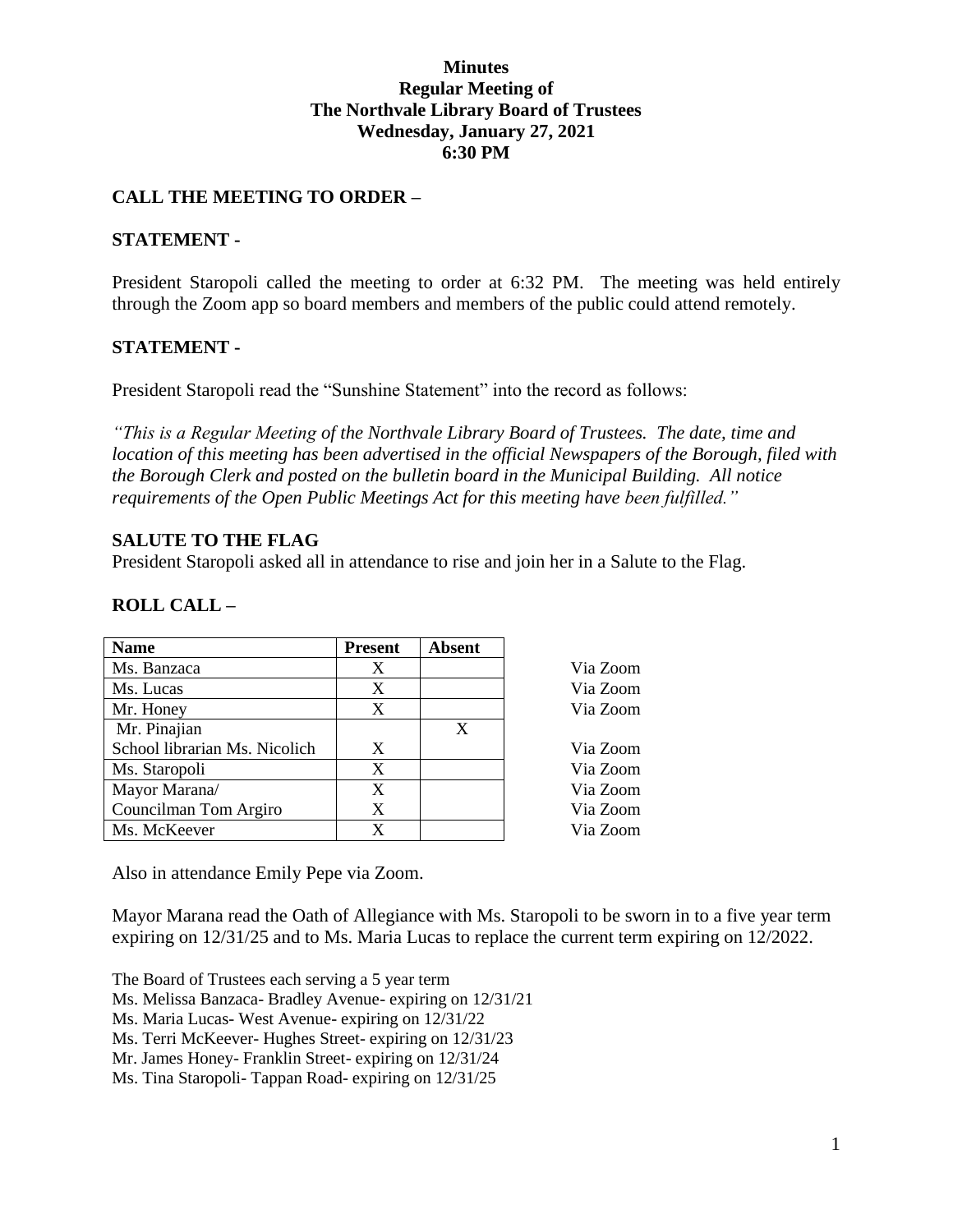# **APPROVAL OF MINUTES**

Resolved to approve the minutes from the December 16, 2020 regular board meeting.

The minutes were adopted on a roll call vote as follows:

| <b>Name</b>   | <b>ACTION</b> | <b>YES</b> | NO | <b>ABSENT</b> | <b>ABSTAIN</b> |
|---------------|---------------|------------|----|---------------|----------------|
| Ms. Banzaca   |               | X          |    |               |                |
| Ms. Lucas     |               |            |    |               | X              |
| Mr. Honey     | Second        | X          |    |               |                |
| Mr. Pinajian  |               |            |    |               |                |
| Ms. Nicolich  |               | X          |    |               |                |
| Ms. Staropoli | Motion        | X          |    |               |                |
| Mayor Marana  |               | X          |    |               |                |
| Mr. Argiro    |               |            |    |               |                |
| Ms. McKeever  |               | X          |    |               |                |

## **GENERAL DISCUSSION –**

#### **DIRECTORS REPORT-**

Program highlights and upcoming

#WinterRead2021 Books Like Us Reading Challenge via Beanstack. Northvale is registered for this national challenge, sponsored by Simon & Schuster. The top ten libraries, in differing categories, could win books and author visits from Simon & Schuster. Prizes for patrons will be sponsored by the Friends. Challenge will run from January 1-31, 2021. All are welcome to log any reading online at https://northvalelibrary.beanstack.org/reader365

- December Maker Mondays: 58 kits
- December Crafts Kits: 71 kits
- Storytime: 439 views
- December Music with Miss Nita 84 views
- December Magical Melodies 294 views
- Weekly ESL Conversation class for Adults on Zoom: \*7-10 adults per week. \*ESL took a break from 12/10 - 1/14.
- December Canvas Painting for Adults on Zoom with Kari: 12 adults

## Administrative

● Library Cards: 1,818 patrons registered as of January 22, 2021. 7 new library cards since December's report.

- Proposed to approve reopening and operate the library for LIMITED IN-PERSON SERVICES beginning on February 1, 2021
- CDBG grant letter was received via email by Mayor Marana on 1/8/21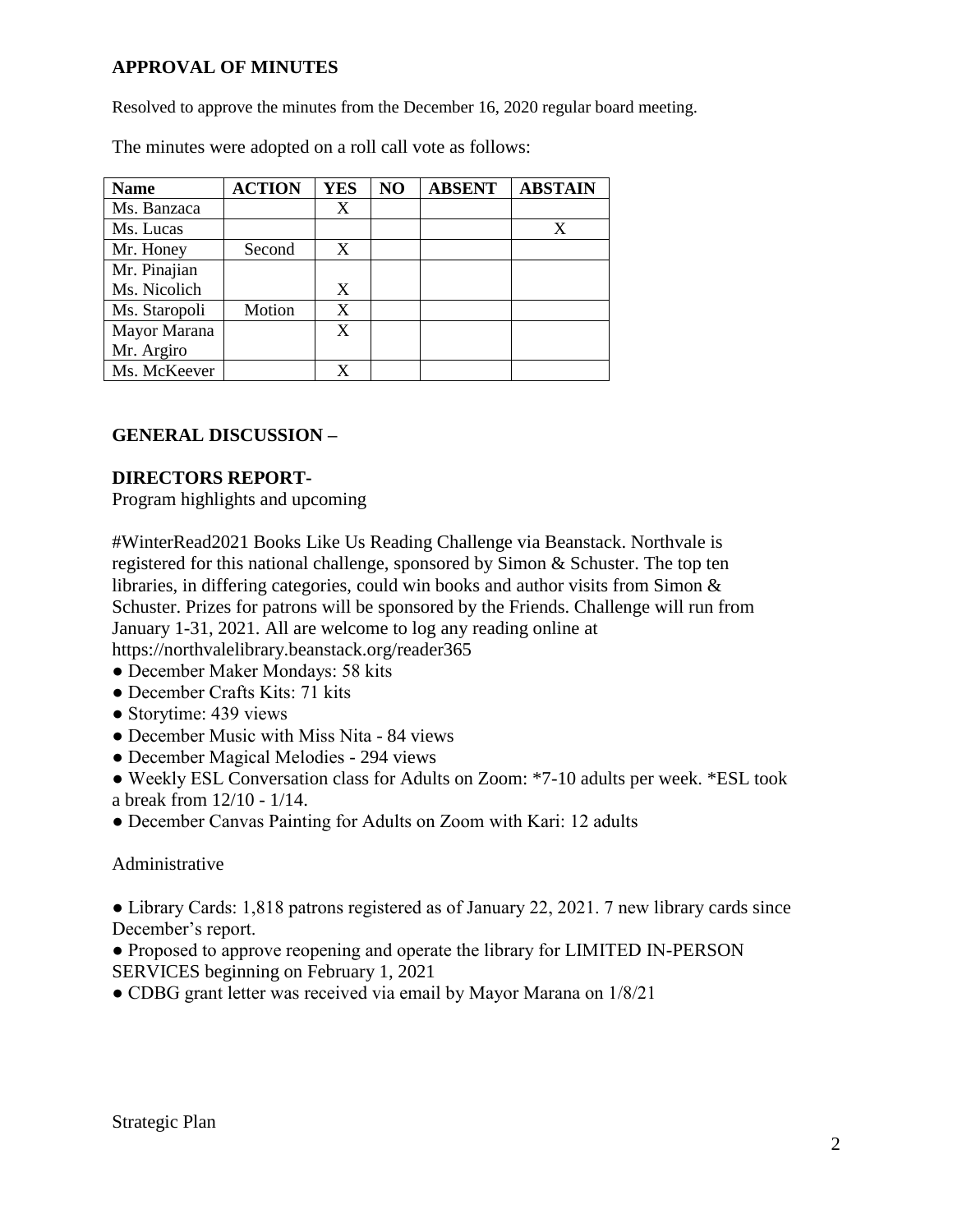● Strategic Planning Committee met on January 14, 2021 at 6:30 PM via zoom.

● Meeting with Mayor Marana, Roy (Architect), Carl (Borough engineer), Tina and Emily to move forward with the CDBG grant the library was awarded. Meeting date TBD.

• Strategic plan needs to be updated and approved by the board. We need more statistics and community input in order to create a complete and workable plan.

● Main Goals of the plan include; Education, Infrastructure & Capital Improvement,

Marketing & Advocacy, Technology, Finance, and Staff Development

• Plan to meet with the Strategic Planning Committee in late February/early March to finalize our goals, plan for community input, understand the statistics, and create a sturdy plan to bring to the board for final approval.

# Building

• Staff & I are working to get the library ready for patrons to be welcomed back in February.

● Displays have been created, floor markers for 6 feet distance, reorganization of books and welcoming decor.

# Personnel

● Part-Time staff will begin working their regular allotted weekly hours at the library 2/1/2021. Staff will be properly socially distanced at all times in their own work stations.

# **BCCLS**

● BCCLS 72 hours quarantine of book drop returns and BCCLS deliveries remains the standard procedure for all BCCLS libraries.

● BCCLS Bylaws Certification 2021

Friends

● Books for Babies - This is a great initiative to give to parents who recently moved to Northvale or have just had a baby. The kit includes a book, information for parents and a card that can be turned in to the library in return for a regular library card for their child. • This program is great for any parents with children from birth to 3 years.

# **FRIENDS OF THE LIBRARY REPORT –**

The friends are supplying 2 prizes for the Library's Winter reading contest. The friends have also purchased 25 English and 25 Spanish Books for Babies kits. These kids will promote early learning for children under 3. Free to community members. The Board discussed ways to promote the program such as flyers for the pre school and mentions through social media channels.

# **TREASURER'S REPORT-**

Northvale Library account (as of 12/31/20): \$125,589.85 Northvale Library Capital Expense account (as of 12/31/20): \$91,907.70

**Note**: The final Expenditure report (and final contribution) for 12/31/20 is pending submission from the Boro -- Estimated balance due the Library \$30k ( this is in addition to the 2019 balance of \$15K)